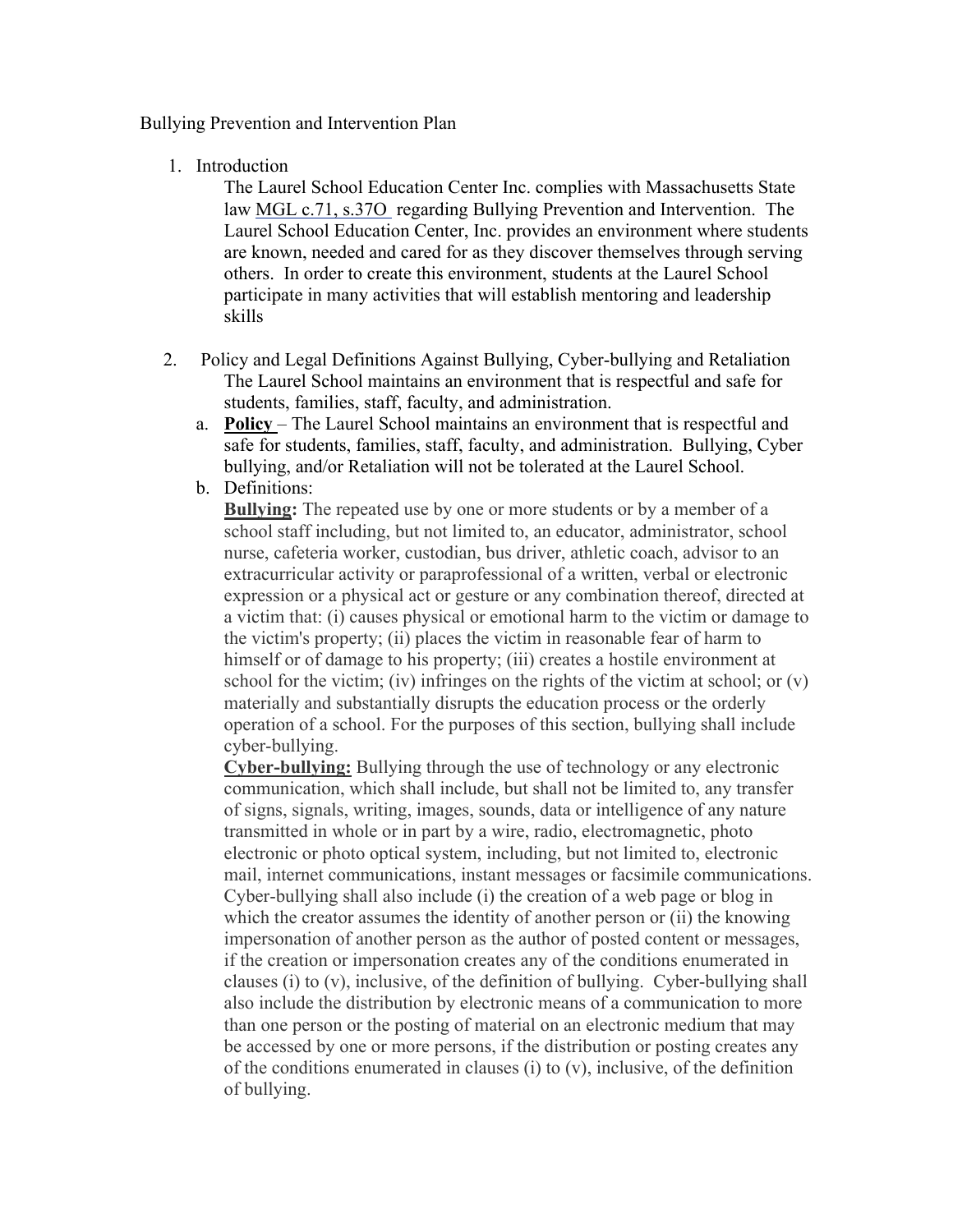**Hostile environment:** A situation in which bullying causes the school environment to be permeated with intimidation, ridicule or insult that is sufficiently severe or pervasive to alter the conditions of the student's education.

**Retaliation:** Actions against a person who reports bullying, provides information during an investigation of bullying, or witnesses or has reliable information about bullying shall be prohibited.

## 3. Prevention of Bullying and Cyber-Bullying

The Laurel School provides opportunities for the students, staff and administration to learn about the prevention of bullying and cyber-bullying. The Laurel School promotes a respectful and caring environment. Our curriculum incorporates these values through leadership, collaboration and mentoring.

Faculty, Staff and Administration have opportunities to discuss policy and procedure regarding student/adult behavior during professional development and faculty meetings. Faculty also discusses techniques with students to prevent and intervene throughout our school year through the use of problem solving and working with children using positive strategies when encountering issues.

Through the use of programs such as "Mentors" teachers work with mixed-aged groups of students and work within a structure using the theme of "Leadership". Within this theme, topics are discussed with teachers and activities are carried out by students. Topics that the students will explore are: Kindness, Respect for Each Other, Interacting Positively, and Teamwork/Helping Each Other. Teachers collaboratively plan to facilitate these activities that occur once a week for  $\frac{1}{2}$ hour.

## 4. Reports of Bullying, Cyber-Bullying and Retaliation

Information regarding reports of bullying, cyber-bullying and retaliation will be located in the Laurel Family and Employee Handbooks. This is a way for teachers, administrators, staff, families, and the Laurel community to be aware of any and all policies regarding bullying cyber-bullying and retaliation, handling each case with consistency.

Any information regarding witnessing or involvement of incidents of bullying, cyber-bullying and retaliation by faculty, staff, administrators or parents/guardians will be reported directly to the Head of School.

Any information regarding witnessing or involvement of incidents of bullying, cyber-bullying and retaliation by students should be reported to a trusted source such as a teacher, Director of Faculty and Students Services, Director of Operations or the Head of School.